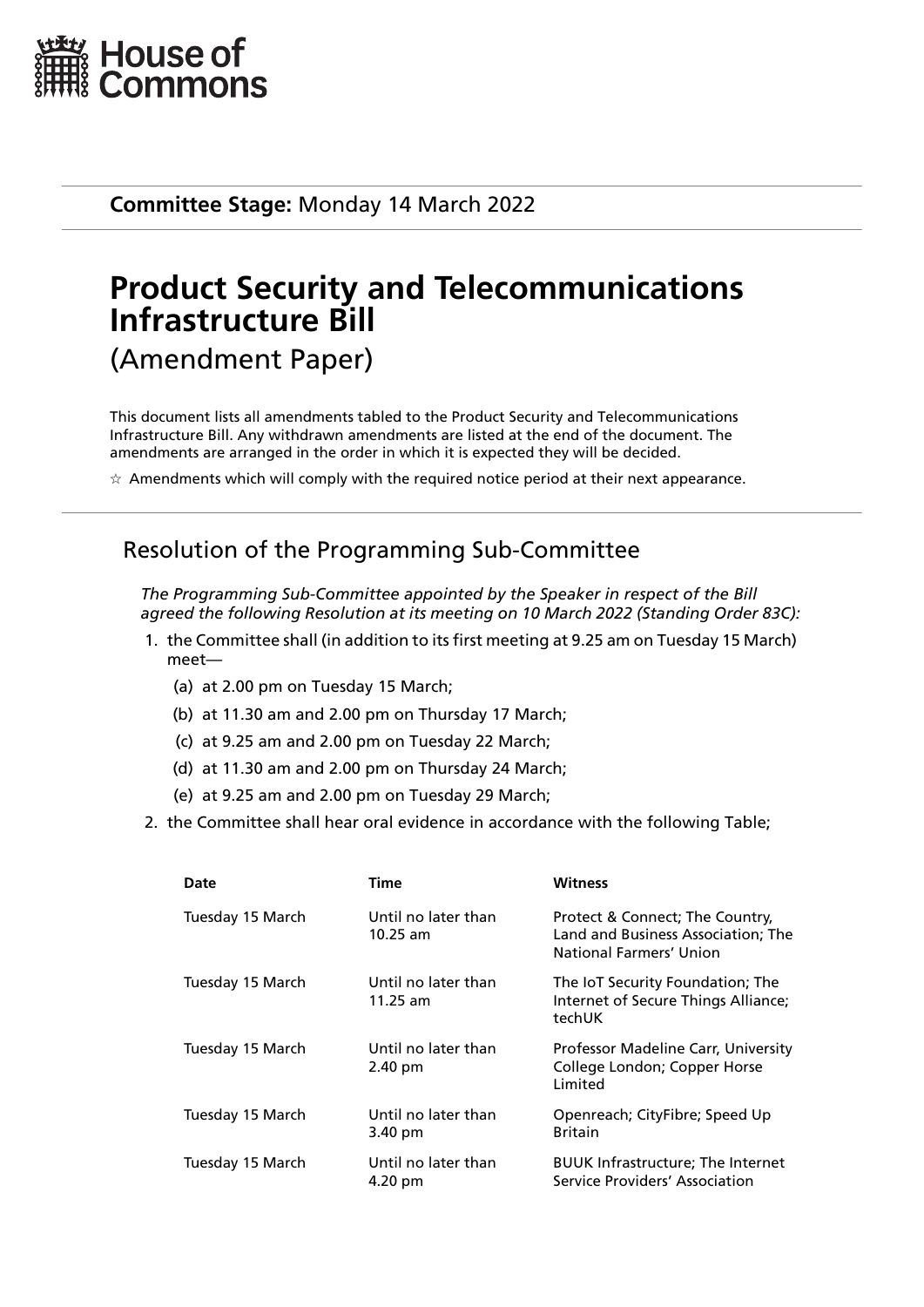| Date             | Time                                     | <b>Witness</b> |
|------------------|------------------------------------------|----------------|
| Tuesday 15 March | Until no later than<br>$5.00 \text{ pm}$ | Which?; Refuge |

- 3. proceedings on consideration of the Bill in Committee shall be taken in the following order: Clauses 1 to 66, the Schedule, Clauses 67 to 78, new Clauses, new Schedules, remaining proceedings on the Bill;
- 4. the proceedings shall (so far as not previously concluded) be brought to a conclusion at 5.00 pm on Tuesday 29 March.

Julia Lopez has given notice of her intention to make a motion in the terms of the Resolution of the Programming Sub-Committee (Standing Order No. 83C).

Julia Lopez

That, subject to the discretion of the Chair, any written evidence received by the Committee shall be reported to the House for publication.

Julia Lopez

That, at this and any subsequent meeting at which oral evidence is to be heard, the Committee shall sit in private until the witnesses are admitted.

Julia Lopez **1**

 $\alpha$  Clause 58, page 41, line 25, at end insert-

- "(4A) In paragraph 13 (access to land)—
	- (a) in sub-paragraph (1)(a), for "paragraph 3" substitute "paragraph  $3(1)$ ";
	- (b) in sub-paragraph (2), for "paragraph 3" substitute "paragraph  $3(1)''$ .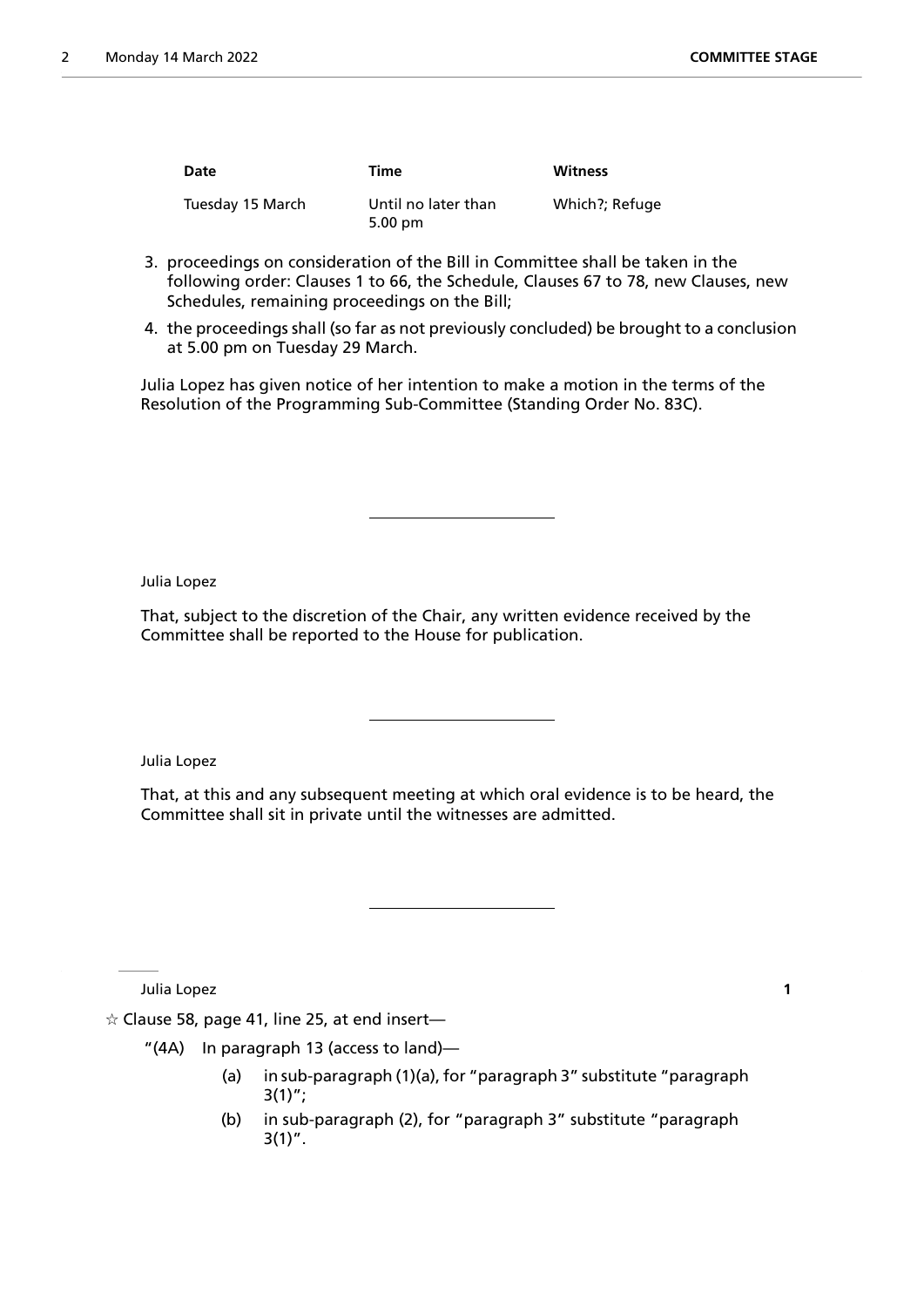(4B) In paragraph 38 (right of landowner or occupier of neighbouring land to require removal of electronic communications apparatus), in subparagraph (3), for "paragraph 3(h)" substitute "paragraph 3(1)(h)"."

#### **Member's explanatory statement**

This amendment is consequential on the amendment made by clause 58(2)(a) to paragraph 3 of the electronic communications code.

Julia Lopez **2**

- $\hat{\mathcal{R}}$  Schedule, page 66, line 17, at end insert—
	- "(c) in sub-paragraph (8), after "placed on" insert ", under or over"."

#### **Member's explanatory statement**

This amendment clarifies that the right mentioned in paragraph 26(8) of the electronic communications code to require the removal of apparatus applies in relation to apparatus placed under or over land.

Julia Lopez **3**

 $\frac{1}{x}$  Schedule, page 66, line 18, after "sub-paragraph (4)" insert "-

- (a) after "placed on" insert ", under or over";
- $(b)$

### **Member's explanatory statement**

This amendment clarifies that the right mentioned in paragraph 27G(4) of the electronic communications code to require the removal of apparatus applies in relation to apparatus placed under or over land.

Julia Lopez **4**

 $\dot{\mathbb{X}}$  Schedule, page 66, line 20, leave out sub-paragraph (9)

### **Member's explanatory statement**

This amendment removes the amendment to paragraph 30(3) of the electronic communications code. The amendment to paragraph 30(3) is unnecessary because paragraph 30(2) would not in any event apply to a code right conferred by virtue of an order under new paragraph 27ZE of the code.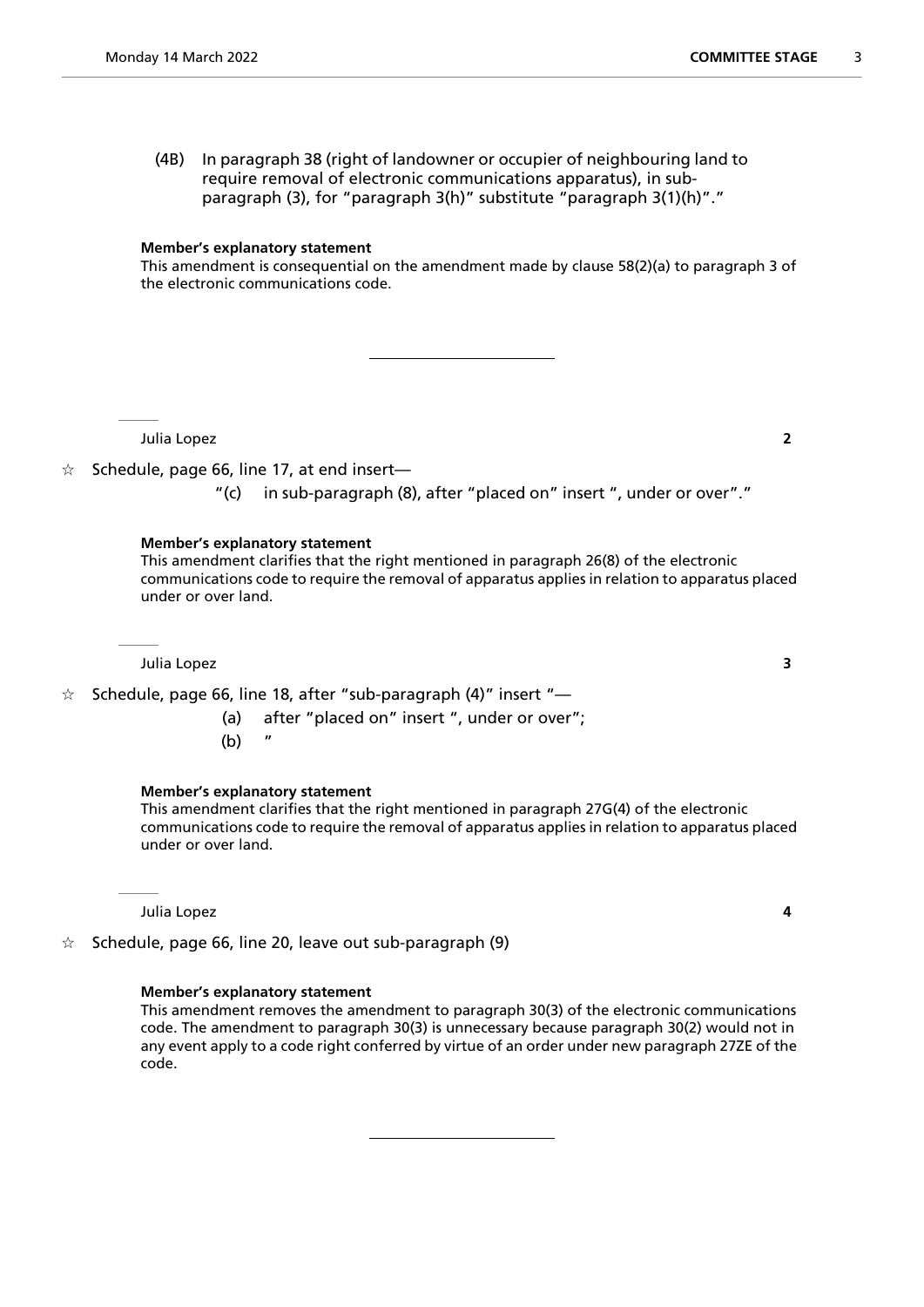Julia Lopez **5**

 $\hat{\varphi}$  Clause 70, page 60, line 15, at end insert— ", and

- (b) amend or repeal any of the following provisions (which provide signposts to those regulations)—
	- (i) paragraph 2A of Schedule 3 to the New Roads and Street Works Act 1991;
	- (ii) section 107(1A) of this Act;
	- (iii) paragraph 97 of Schedule 3A to this Act;
	- (iv) section 69(5A) of the Marine and Coastal Access Act 2009;
	- (v) section 27(6A) of the Marine (Scotland) Act 2010."

### **Member's explanatory statement**

This amendment ensures that the power conferred by the new section 119A of the 2003 Act includes power to amend or revoke certain signposts in primary legislation which might otherwise be rendered otiose by the exercise of that power.

### Order of the House

### **[26 January 2022]**

That the following provisions shall apply to the Product Security and Telecommunications Infrastructure Bill:

### **Committal**

1. The Bill shall be committed to a Public Bill Committee.

### **Proceedings in Public Bill Committee**

- 2. Proceedings in the Public Bill Committee shall (so far as not previously concluded) be brought to a conclusion on Tuesday 29 March 2022.
- 3. The Public Bill Committee shall have leave to sit twice on the first day on which it meets.

### **Consideration and Third Reading**

- 4. Proceedings on Consideration shall (so far as not previously concluded) be brought to a conclusion one hour before the moment of interruption on the day on which those proceedings are commenced.
- 5. Proceedings on Third Reading shall (so far as not previously concluded) be brought to a conclusion at the moment of interruption on that day.
- 6. Standing Order No. 83B (Programming committees) shall not apply to proceedings on Consideration and Third Reading.